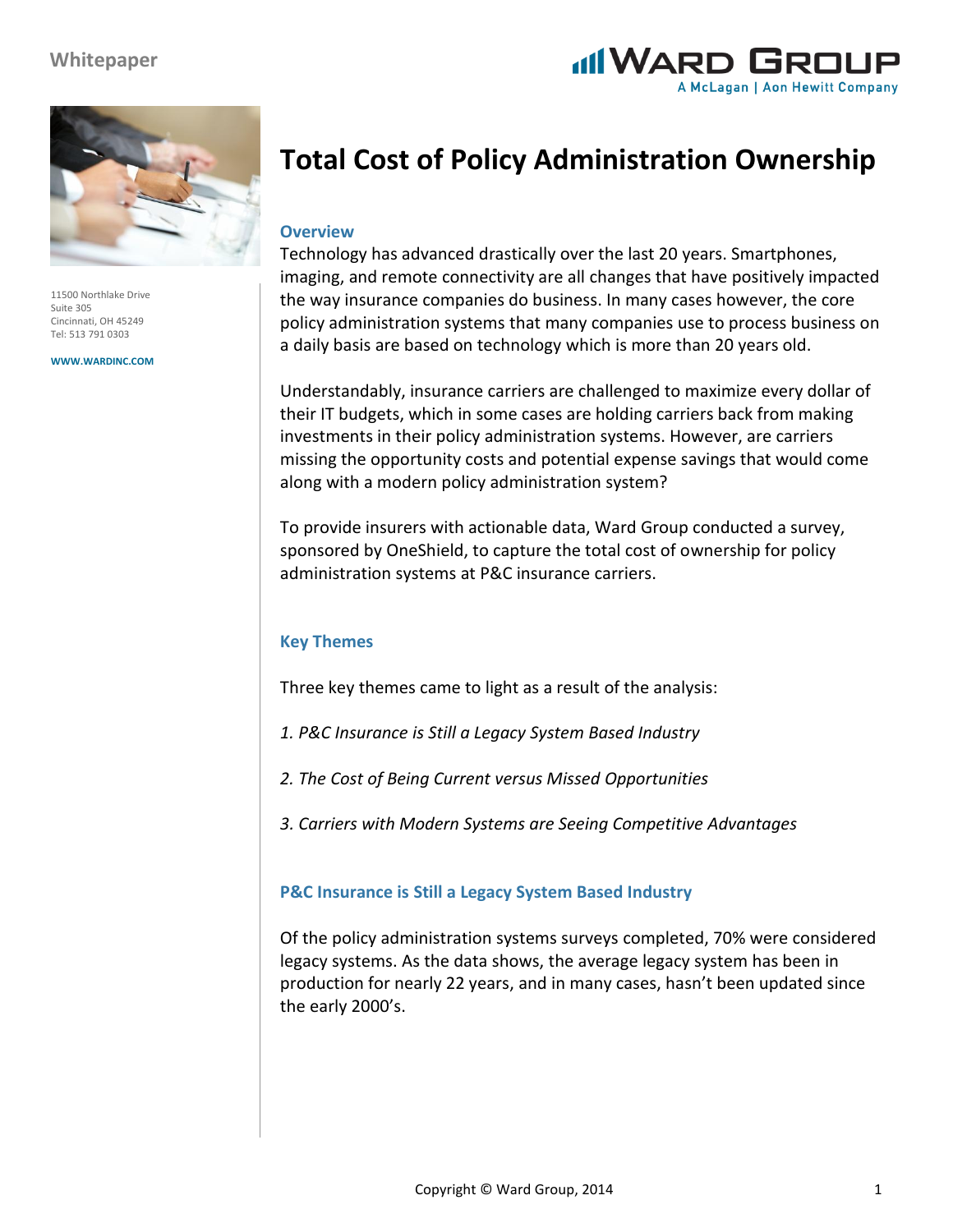



11500 Northlake Drive Suite 305 Cincinnati, OH 45249 Tel: 513 791 0303

**WWW.WARDINC.COM**

21.8  $5.1$  4.1 17.7 14.0 1.4 Legacy PAS Benchmark Modern PAS Benchmark **System Life Span** ■ Years in Production ■ Estimated System Life Remaining **Paramer Since Last Upgrade** 

Of those systems identified as legacy, 48% are viewed as on-going systems, with no current plans to replace or retire them. A contributing factor to this lack of movement to modern policy administration systems is the control element. A majority of legacy systems (54%) have been developed and supported internally for many years. These systems have been customized to meet the carrier's needs.

An overwhelming majority of modern policy administration systems (85%) are developed externally by vendors and require the carrier to give up some of the ability to customize efficiently. Accompanied by the skill gaps in programming language, some carriers see the transition to a modern system to be a significant challenge.



Of the modern policy administration systems surveys completed, only 50% were fully implemented while 30% were only partially implemented. The remaining 20% were still in the development stages. The average modern policy administration system replacement project takes an average of 4.25 years, typically about 6 months longer than estimated projects.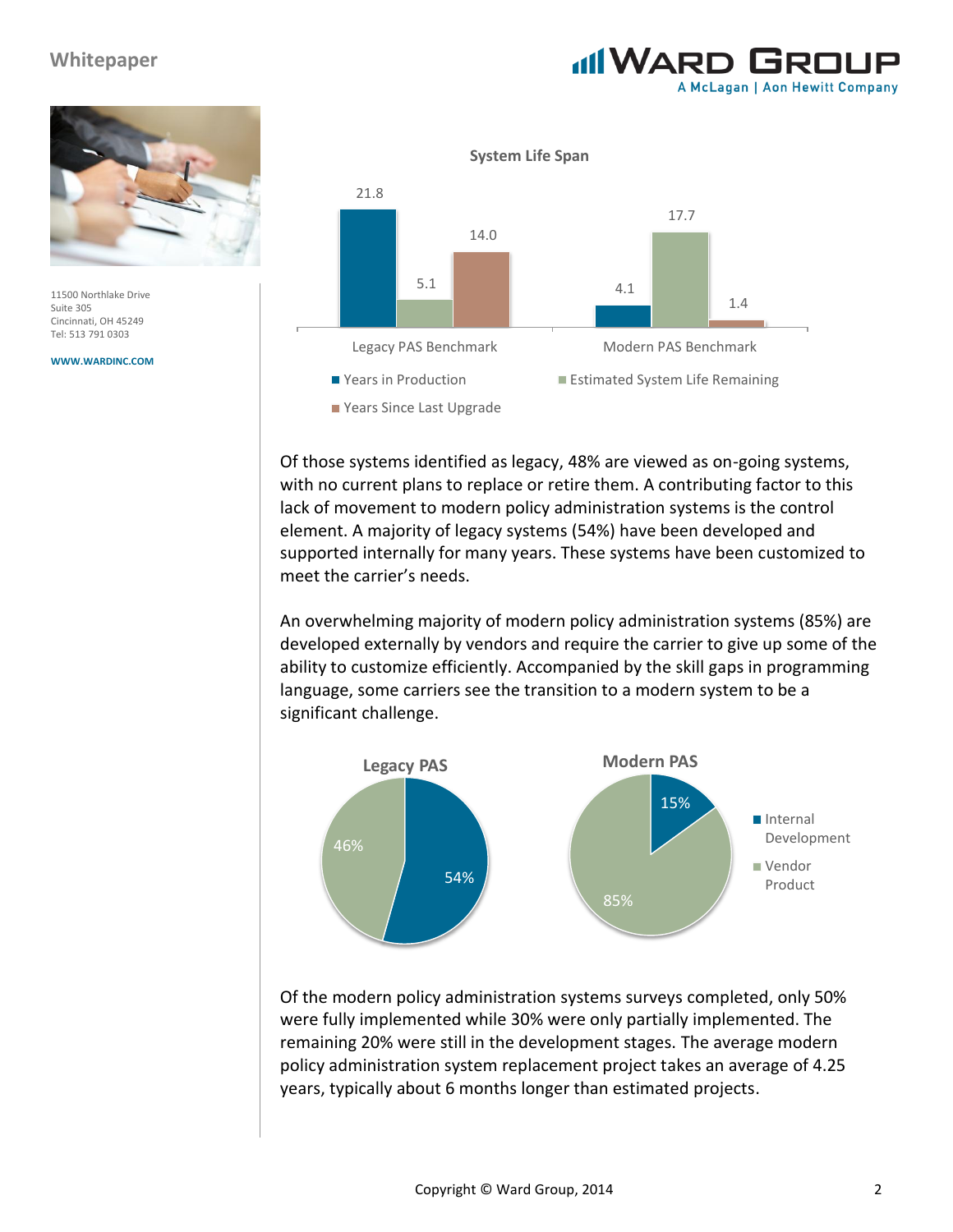



11500 Northlake Drive Suite 305 Cincinnati, OH 45249 Tel: 513 791 0303

**WWW.WARDINC.COM**

### **The Cost of Being Current versus Missed Opportunities**

Upfront development costs are a part of all new policy administration development projects, a component being the licensing agreement. The data showed approximately 60% of all modern policy administration systems were on a perpetual license. This average one-time cost was approximately 0.33% of annual DPW.

Term licensing expense varied by company, but was an average of 0.12% of annual DPW. The term license was a more popular choice for lower premium volume systems. All large premium volume systems chose a perpetual license.

Once fully implemented, the ongoing annual expense associated with modern policy administration systems was 22% lower than legacy policy administration systems.